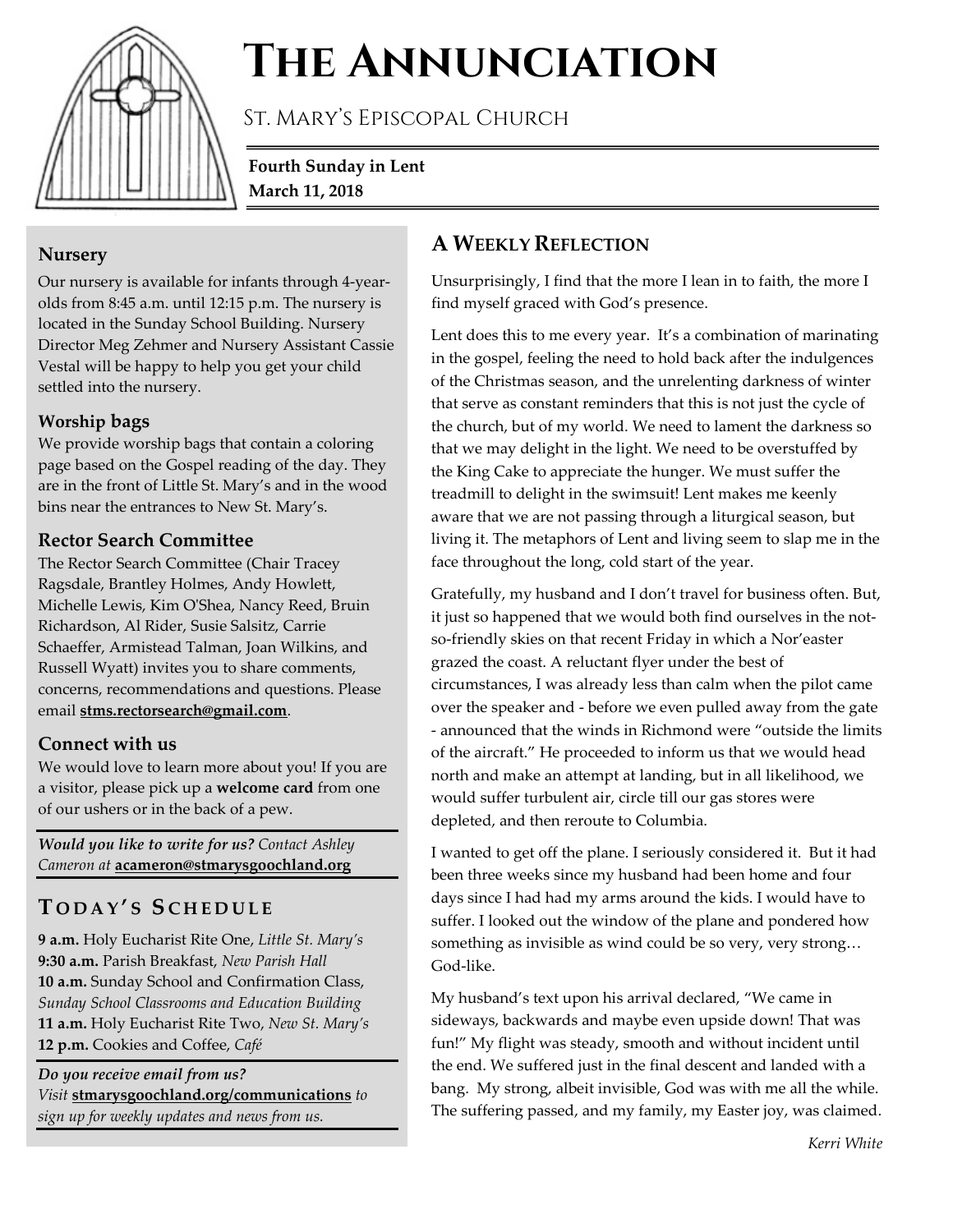WELCOME! Whether it is your first Sunday at St. Mary's, or your 401<sup>st</sup>, we're glad that you're with us. Please feel free to introduce yourself to a greeter, an usher, or one of our clergy, and **consider filling out a welcome card**. We invite you to join us on future **Sundays** at 9 a.m. for Eucharist or at 11 a.m. for Eucharist or Morning Prayer, on Wednesdays for **Noonday Prayer** at 12 p.m. in beautiful and quaint Little St. Mary's, for a **class** or **Bible study**, or for many of our other **fellowship** and **outreach** offerings. **Little St. Mary's** and **New St. Mary's** are also **open** Monday through Friday between 8:30 a.m. and 4:30 p.m. and available to you for prayer and reflection. See the back page to get a sense of what we have going on around St. Mary's.

## **GUEST PREACHER THIS MORNING**

St. Mary's is excited to **welcome the Rev. Sarah Miller as our guest preacher this morning** for the 9 a.m. and 11 a.m. services! The Rev. Sarah Miller **lives in Mechanicsville with her family**. Most recently Sarah was assistant rector at St. John's, Lafayette Square in Washington, D.C. **She now enjoys taking care of her young son and serving as a supply priest.** Her husband, the Rev. Chris Miller, is the rector of Immanuel, Old Church. Welcome, Sarah!

## **SPIRITUAL FORMATION AND ADULT EDUCATION**

**During Lent, we are focusing on how we relate to Jesus**, particularly in the Gospel of John, and using some different approaches for our explorations. We will continue to **explore Jesus in the Gospel of John is through armchair conversations** with a St. Mary's parishioner. Next Sunday, parishioner **Bill Huffman sits down with Bob Hetherington** to share his own personal story and how that relates to the larger story of St. Mary's community. **Join them on Sunday, March 18 at 10 a.m. in the New Parish Hall** for this engaging "armchair conversation" on this week's theme, "Abide in Me." "Meeting Jesus" is a six-week journey and reflection on the Gospel According to John; **pick up a beautiful prayer journal from SSJE in the Café area for \$5.**

The current session of the **men's spiritual practice group continues this Tuesday, March 13 through March 27 at 7:30 a.m. in the Old Parish Hall.** Led by Bob Hetherington, the gathering is an opportunity to deepen faith and **is open to men of all ages**.

**Lenten Speaker Series happens every Wednesday in Lent (**March 14 and 21), **begins at 6:15 p.m.,** and focuses on some of the old and familiar parables. *The Stories He'd Tell: Exploring the Parables of Jesus* **led by Thom Blair** looks at ideas and implications in each parable that maybe haven't received too much attention. **This Wednesday, March 14, we'll look at "The boy who fed the pigs," Luke 15:11-32.**

#### **WORSHIP**

**Join us in Little St. Mary's for a reflective, mid-week Evening Prayer service at 5:30 p.m.** on Wednesdays in Lent (March 7, 14, and 21) prior to Lenten Suppers. And don't forget...**Noonday Prayer** takes place in Little St. Mary's **every Wednesday at 12 p.m. Let us all grow in our prayer life** during this time of self-examination, discernment, and individual and collective spiritual renewal.

#### **FELLOWSHIP**

**Gather for a simple Lenten Soup Supper this Wednesday, March 14 at 5:30 p.m.** Come break bread and a take a midweek break with your St. Mary's family every Wednesday throughout Lent. Serving begins at 5:30 p.m. and is **followed by programs for adults, children, and youth at 6:15 p.m.** Suggested donation is \$8 per person and \$22 per family.

**A delicious breakfast for all ages is this morning beginning at 9:30 a.m.** Service is rolling, so come anytime between 9:30 and 10:30 a.m. **Suggested donation is \$4/person and maximum of \$15/family.**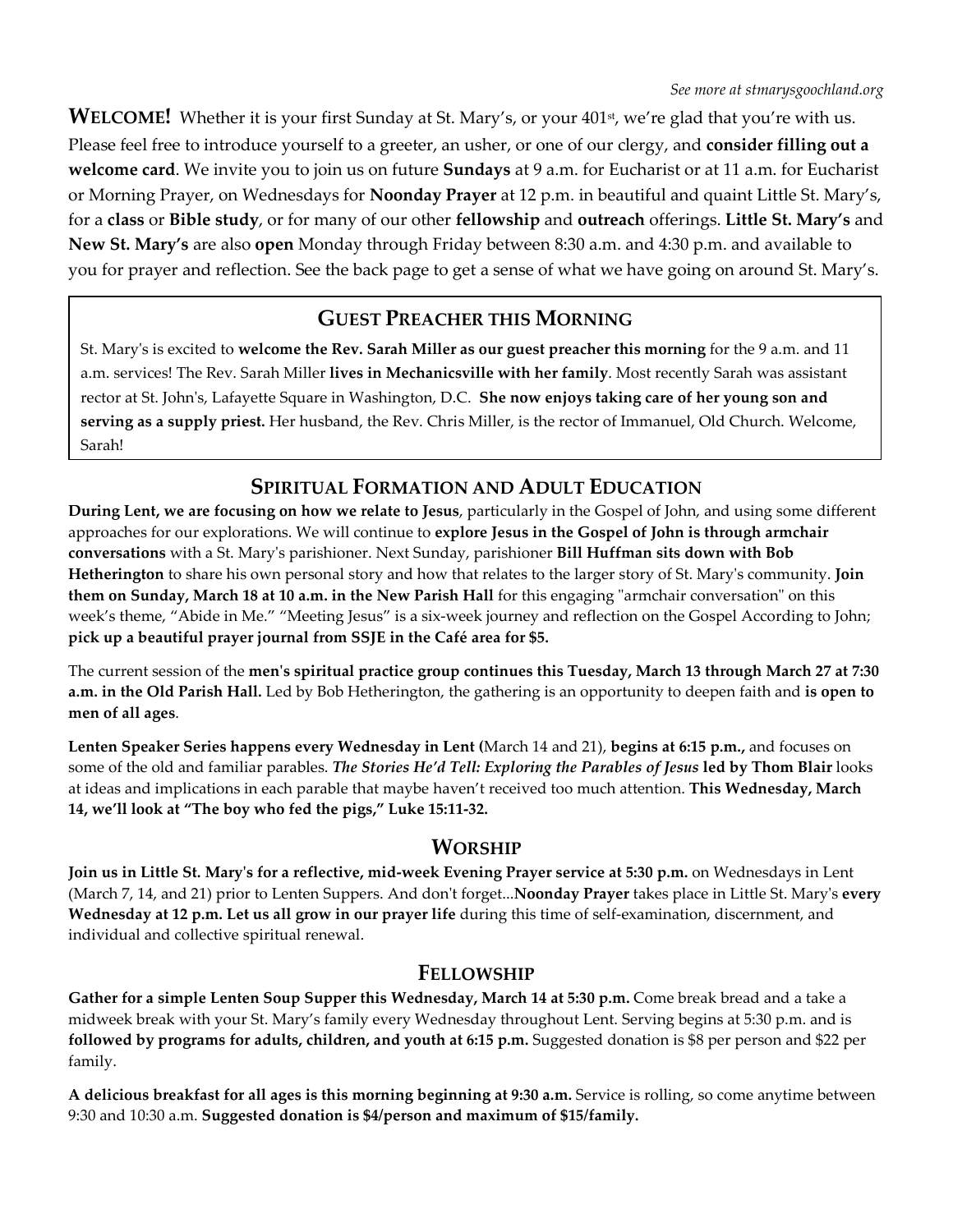**Seniors Lunch returns this week.** St. Mary's seniors (well, adults of all ages) are invited to Seniors Lunch. Join parishioners of all ages for a **delicious lunch and engaging program this Tuesday, March 13 at 12 p.m. in the New Parish Hall.** We welcome Mason Lecky, Head of School of St. Christopher's. Mason will speak on K-12 education in the greater Richmond area. **Suggested donation is \$5/person.**

#### **CHILDREN AND YOUTH**

**Stations of the Cross** is **Wednesday, March 28 at 5:30 p.m.** followed by a simple soup dinner. This shadow play, performed by the Children's Choir and the youth of St. Mary's, is a beautiful production and a moving meditation on the crucifixion of Christ. **Rehearsals for Stations of the Cross** are **on Wednesdays, March 14 and 21**.

**Save the date for St. Mary's Annual Easter Egg Hunt on Easter Sunday, April 1** at 12:15 p.m.! Please note that this year the Easter Egg Hunt will **take place after the 11 a.m. service**. All children, toddlers through 5th grade, are invited to participate. **Parents are asked to bring in two dozen plastic eggs for each child** who will participate in the Easter Egg Hunt. The eggs should be filled with candy or stickers. **Please NO PEANUT or TREE NUT** candy or treats. Drop off the eggs at Amelia McDaniel's office or **in a collection box in the Café by Saturday, March 31.** For more information, please contact Amelia McDaniel at *amcdaniel@stmarysgoochland.org*.

**Join Matt Rawls and St. Mary's youth for an absolutely amazing retreat at Camp Chanco. Friday, March 16- Saturday, March 17** all youth (grades 6-12) will head down to the beautiful camp on the James River for fellowship, faith formation, ropes courses, and zip lines. **You don't want to miss this weekend!** Please email Matt Rawls at *mrawls@stmarysgoochland.org* for more information and to sign up.

#### **DATE WITH THE DAFFODILS**

St. Mary's is excited to announce the first annual Gala benefiting St. Mary's mission and outreach programs – **Date with the Daffodils!** The committee has been hard at work planning this event **in honor of Isabel Souder Correll.**  They hope you will **join them for a lovely evening on Friday, April 13 at 6 p.m.** sponsored by the family of E. Carlton Wilton in loving memory of the Rev. W. Holt Souder and E. Carlton Wilton, Sr. **Invitations are in your mailboxes!** Please mail in the RSVP card or go online at *www.stmarysgoochland.org/gala* to purchase tickets. **It's going to be a wonderful evening with a live auction, delicious food, and dancing!** 

#### **WE'RE ALL IN!**

**The support that we receive through the Annual Giving campaign directly supports vital missions of St. Mary's**. However, when pledges are not received, the vestry cannot plan and difficult decisions must be made. We are **currently at 64.6% participation** in the 2018 campaign **on our way to our goal of 80% participation by Easter Sunday**. During this season of Lent, **we are challenging you to lean** *all the way in*. If you have made a pledge to the 2018 campaign, thank you! You are directly supporting the work that we do. If you haven't yet made a pledge, **please know how much your commitment today can shape the year ahead for St. Mary's.** Thank you for making St. Mary's a priority in your life. **Your joyful participation** on Sunday, throughout the week, and in our community programs **enriches our legacy to our community**. You can **pledge today on our website** (www.stmarysgoochland.org/pledge) or by **calling the parish office** at (804) 784-5678. **Join us in saying "We're All In!"**

## **HOLY WEEK SERVICES**

#### ❖

**The Sunday of the Passion: Palm Sunday,** Sunday, March 25 at 9 a.m. in Little St. Mary's,

Procession of the Palms at 10:50 a.m. in the Churchyard, and 11 a.m. in New St. Mary's

**Stations of the Cross,** Wednesday, March 28 at 5:30 p.m. in Little St. Mary's

**Maundy Thursday,** Thursday, March 29 at 5:30 p.m. in Little St. Mary's

**Good Friday,** Friday, March 30, at 5:30 p.m. in Little St. Mary's

**Easter Vigil**, Saturday, March 31, 7 p.m. in New St. Mary's